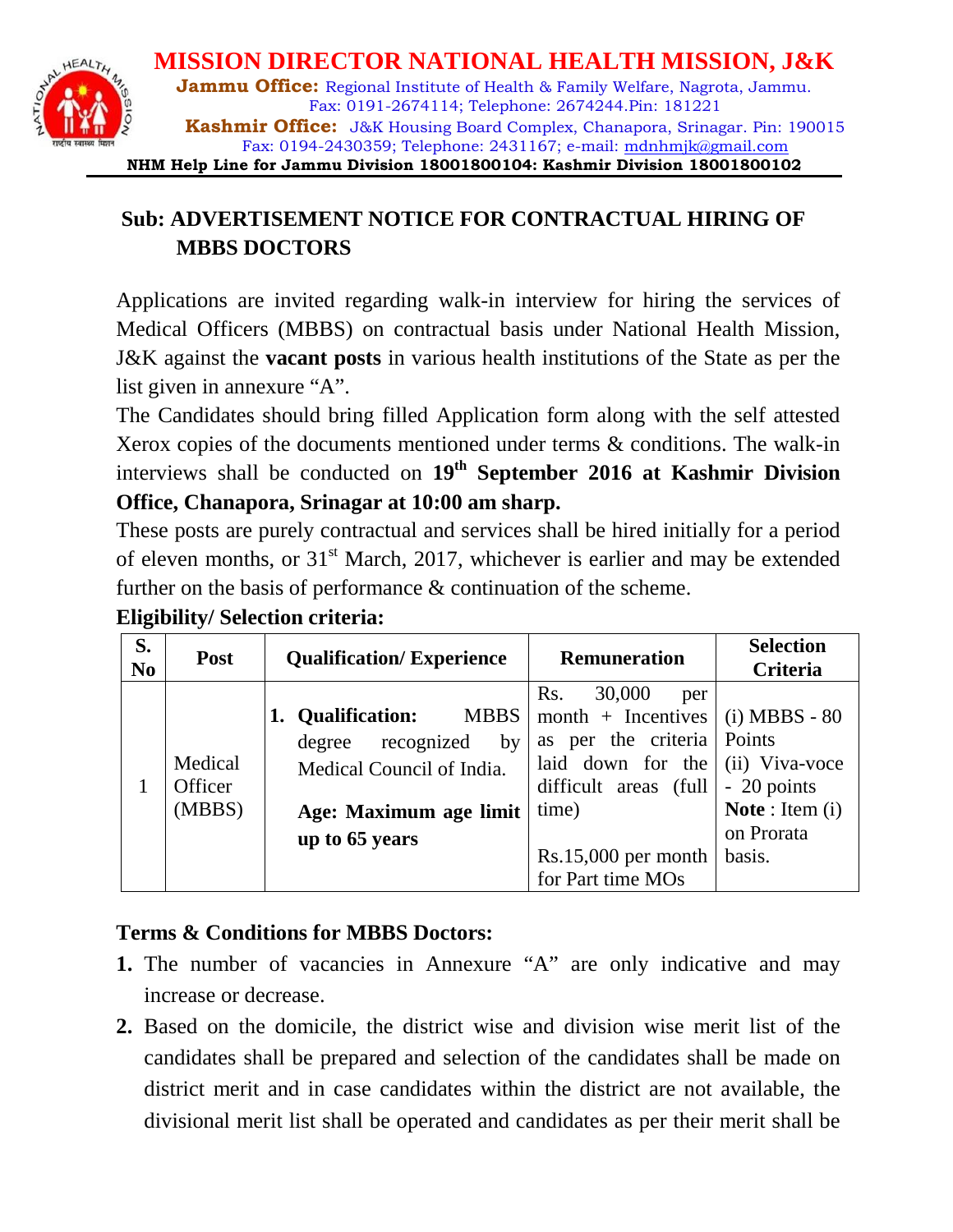selected. The selection of candidates for the leftover seats shall be offered to the candidates from the other division also as per their merit.

- 3. The candidates shall provide five options in their application form for selection in different health institutions strictly in order of their preference.
- 4. The merit of the candidates who have obtained degrees from foreign universities having grading system shall be calculated on the pattern of Jammu & Kashmir Public Service Commission.
- 5. Part Time Medical Officers shall be hired in Urban PHCs of the identified Districts and the working hours for part time Medical Officers shall be from 04:00 PM to 08:00 PM.
- 6. The services of Part Time Medical Officers shall be placed at the disposal of respective Chief Medical Officer for further posting in various identified Urban Health Institutions of the concerned district.
- 7. In case of poor performance, the services of the candidates shall be terminated.
- **8. List of documents to be attached with the application form:** 
	- i. Date of Birth Certificate
	- ii. Permanent Residence Certificate
	- iii. Degree of the requisite qualification.
	- iv. Marks sheet of all the professional examinations.
	- v. MCI/State Medical Council Registration
- 9. Applications not falling in the prescribed criteria or without aforesaid documents shall be rejected outrightly.
- 10. The application form can be downloaded from the official website [www.jknhm.com](http://www.jknhm.com/) or from the office of the Mission Director, National Health Mission, Regional Institute of Health & Family Welfare, Kandoli, Nagrota
- **Note: Calculation of academic merit for the candidates from Foreign universities who are awarded grades will be calculated as per the criteria of J&K Public Service Commission.**

Sd-Mission Director, NHM, J&K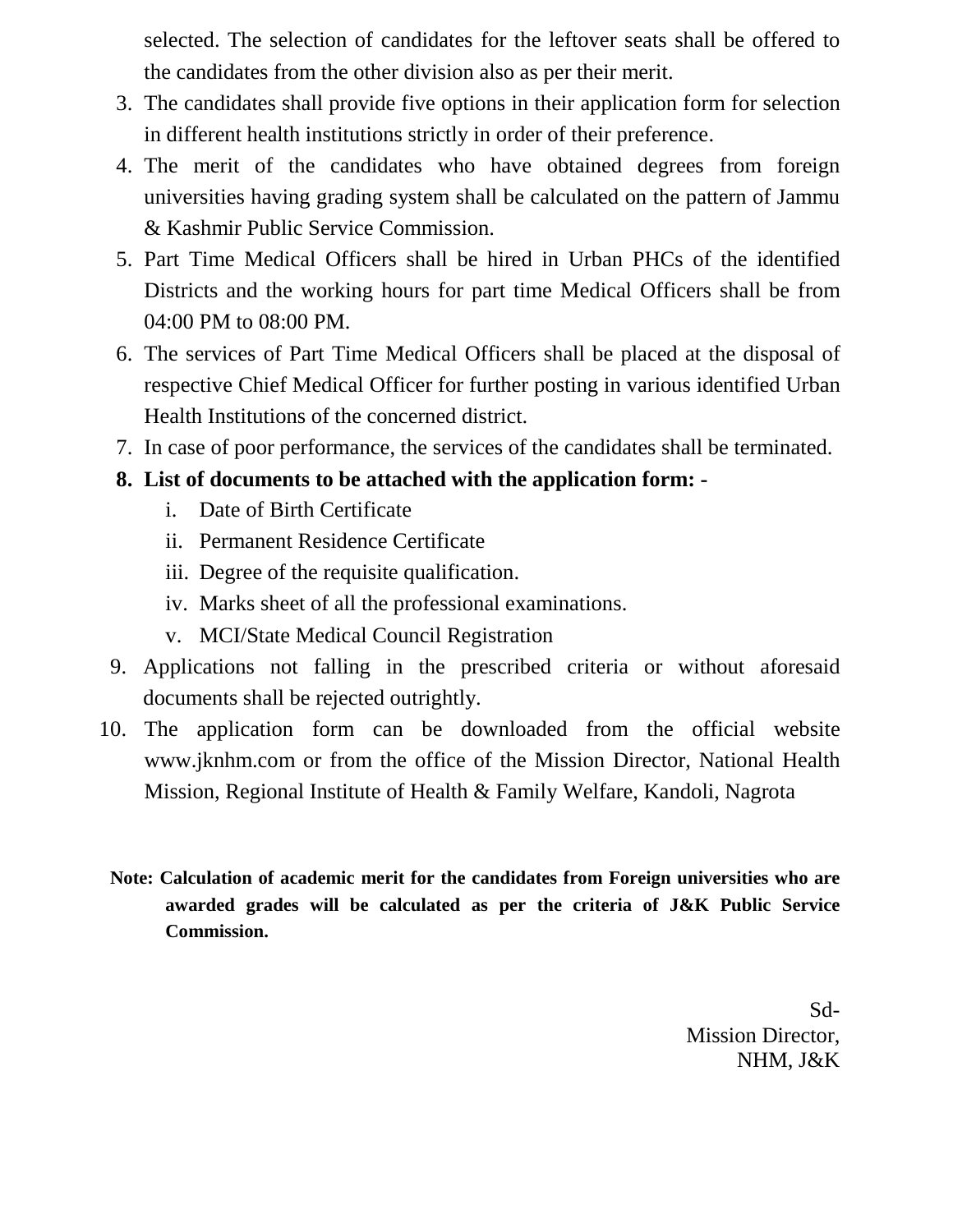## **Annexure 'A' to Advertisement Notice for Contractual Hiring of MBBS Doctors**

| A                                  | <b>Kashmir Division</b> |                |                                                                                                                                                                                                                                                                                                                                                    |
|------------------------------------|-------------------------|----------------|----------------------------------------------------------------------------------------------------------------------------------------------------------------------------------------------------------------------------------------------------------------------------------------------------------------------------------------------------|
| 11                                 | Anantnag                | 2              | Block Mattan (PHC Mattan) and<br>Block Achabal (UPHC (Part-Time))                                                                                                                                                                                                                                                                                  |
| 12                                 | Bandipora               | $\mathbf 1$    | SNCU at DH Bandipora                                                                                                                                                                                                                                                                                                                               |
| 13                                 | Baramulla               | 5              | PHC Boniyar (Block Boniyar);<br>PHC Sultandaki (Block Uri);<br>PHC Seriwarpora (Block Kunzer);<br>MCH Sopore (Block Sopore) &<br>SNCU at DH Baramulla                                                                                                                                                                                              |
| 14                                 | Ganderbal               | $\mathbf{1}$   | PHC Shuhama                                                                                                                                                                                                                                                                                                                                        |
| 15                                 | Kargil                  | 5              | (SNCU (2); DEIC and NRC) at DH<br>Kargil and CHC Chiktan                                                                                                                                                                                                                                                                                           |
| 16                                 | Kulgam                  | 3              | PHC Katrasoo; PHC Manzgam and<br>PHC K B Pora                                                                                                                                                                                                                                                                                                      |
| 17                                 | Kupwara                 | $\overline{7}$ | PHC Tarathpora; SNCU Kupwara; SDH<br>Langate; SDH Tangdar; PHC<br>Maidanpora; Skill Lab and DEIC at DH<br>Handwara                                                                                                                                                                                                                                 |
| 18                                 | Leh                     | 16             | Block Nubra (PHC Bogdang; PHC<br>Turtook; PHC Panamik; SDH Disket<br>and PHC Digger); Block Nyoma (PHC<br>Nyoma (2)); Block Tangtse (PHC<br>Tangsti (2) and PHC Chushul (2));<br>Block Leh (PHC Chushot; SNCU at DH<br>Leh and MMU) and Block Khaltsi (PHC<br>Timisgum $(2)$ )                                                                     |
| 19                                 | Srinagar                | 8              | Block Zadibal (PHC Zadibal (Full time)<br>and UPHC Zakura (Part Time)); Block<br>Batmaloo (UPHC Pantha Chowk (Part<br>Time) and UPHC Mehjoor Nagar (Part<br>Time)); Block S.R Gunj (UPHC Narwara<br>(Part Time), UPHC Wanganpora (Part<br>Time) and UPHC Pather Masjid (Part<br>Time)); Block Khanyar (UPHC Shoori<br>Mohalla Gagribal (Part Time) |
| Total - Kashmir<br><b>Division</b> |                         | 48             |                                                                                                                                                                                                                                                                                                                                                    |